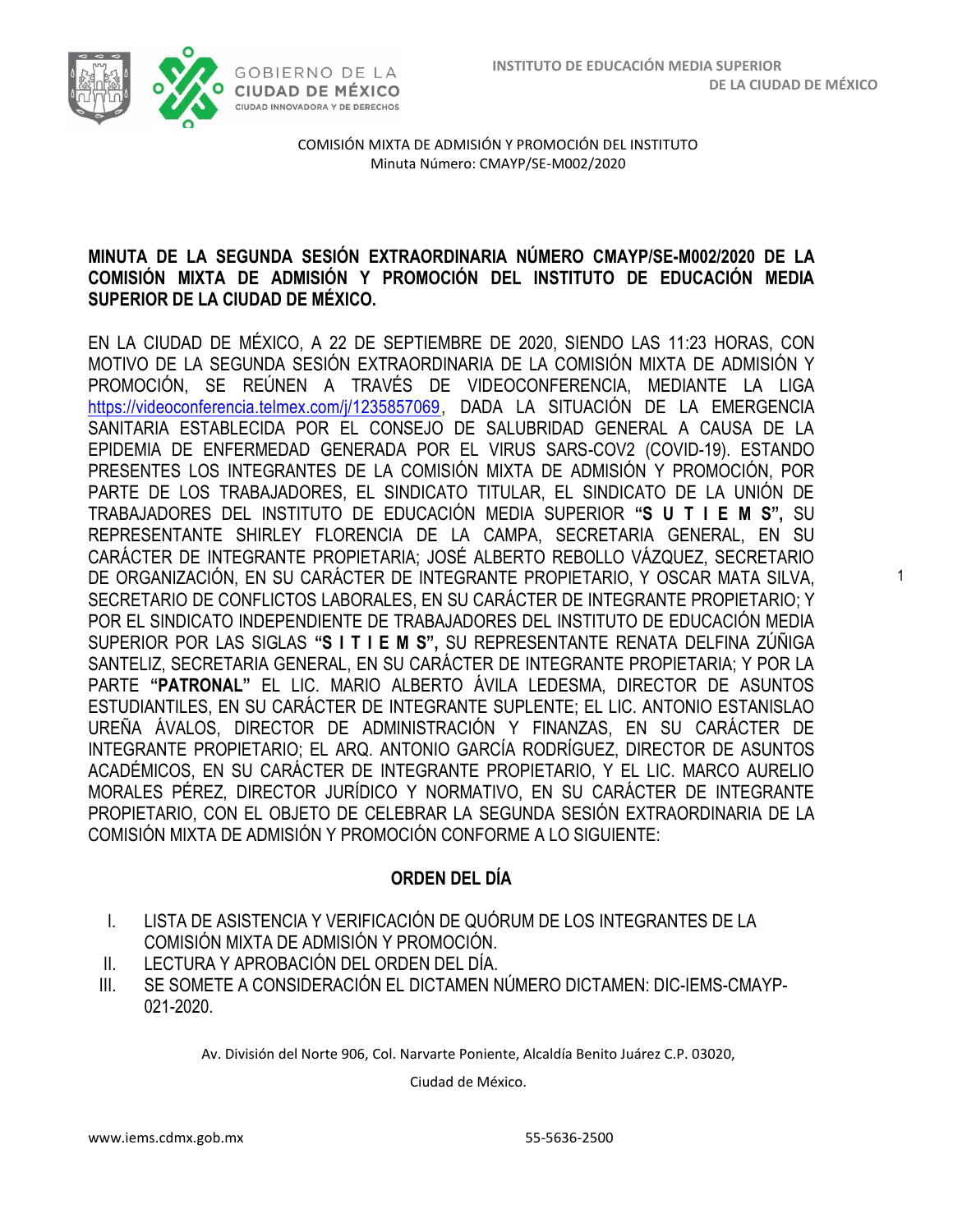

#### **M I N U T A**

**PRIMERO.-** DE ACUERDO CON LA LISTA DE ASISTENCIA DE LOS INTEGRANTES DE LA COMISIÓN, EXISTE QUÓRUM LEGAL VÁLIDO PARA LLEVAR A CABO LA SEGUNDA SESIÓN EXTRAORDINARIA DE LA COMISIÓN MIXTA DE ADMISIÓN Y PROMOCIÓN.

**SEGUNDO.-** PREVIA LECTURA SE APRUEBA EL ORDEN DEL DÍA PROPUESTO POR LOS INTEGRANTES.

**TERCERO.-** LOS INTEGRANTES DE LA COMISIÓN MIXTA DE ADMISIÓN Y PROMOCIÓN APRUEBAN EN TODAS Y CADA UNA DE SUS PARTES EL DIC-IEMS-CMAYP-021-2020, PARA TODOS LOS EFECTOS ADMINISTRATIVOS CORRESPONDIENTES.

**CUARTO.-** LA DIRECCIÓN DE ADMINISTRACIÓN Y FINANZAS Y LA DIRECCIÓN DE ASUNTOS ACADÉMICOS, EN EL ÁMBITO DE SUS RESPECTIVAS COMPETENCIAS REALIZARÁN LOS ACTOS Y ACCIONES CONDUCENTES A EFECTO DE DAR SEGUIMIENTO EN SUS TÉRMINOS AL DICTAMEN DIC-IEMS-CMAYP-021-2020 ASÍ COMO PARA TODOS LOS EFECTOS ADMINISTRATIVOS CORRESPONDIENTES.

**QUINTO.-** LOS ACUERDOS TOMADOS EN LA PRESENTE SESIÓN, SON VÁLIDOS Y SURTIRÁN SUS EFECTOS LEGALES Y JURÍDICOS EN TÉRMINOS DE LO DISPUESTO POR EL ARTÍCULO TERCERO, PÁRRAFOS SÉPTIMO Y OCTAVO DEL "ACUERDO POR EL QUE SE AUTORIZA EL USO DE MEDIOS REMOTOS TECNOLÓGICOS DE COMUNICACIÓN COMO MEDIOS OFICIALES PARA CONTINUAR CON LAS FUNCIONES ESENCIALES Y SE ESTABLECEN MEDIDAS PARA LA CELEBRACIÓN DE LAS SESIONES DE LOS ÓRGANOS COLEGIADOS EN LAS DEPENDENCIAS, ÓRGANOS DESCONCENTRADOS, ENTIDADES DE LA ADMINISTRACIÓN PÚBLICA Y ALCALDÍAS DE LA CIUDAD DE MÉXICO, CON MOTIVO DE LA EMERGENCIA SANITARIA POR CAUSAS DE FUERZA MAYOR DEL CONSEJO DE SALUD DE LA CIUDAD DE MÉXICO", PUBLICADO EN LA GACETA OFICIAL DE LA CIUDAD DE MÉXICO EL 06 DE ABRIL DE 2020".

#### **ASUNTOS GENERALES**

EL SINDICATO TITULAR SOLICITA SE DÉ SEGUIMIENTO A LA CONTRATACIÓN DE PERSONAL POR TIEMPO DETERMINADO EN ESTA SESIÓN. LA REPRESENTACIÓN DEL INSTITUTO PRECISA QUE ESTA REUNIÓN EXTRAORDINARIA TIENE COMO ÚNICO PROPÓSITO DESAHOGAR LAS

Av. División del Norte 906, Col. Narvarte Poniente, Alcaldía Benito Juárez C.P. 03020,

Ciudad de México.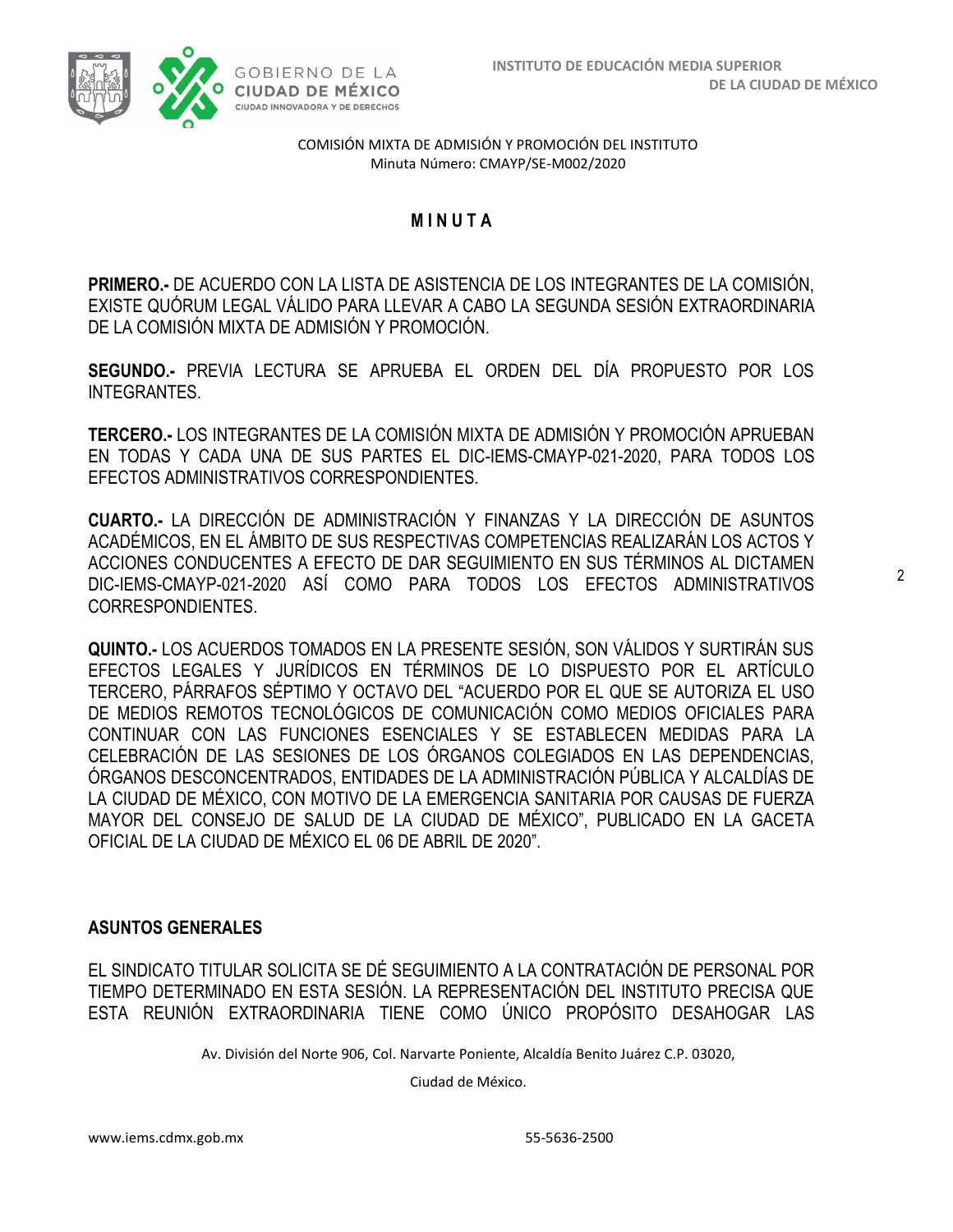

SOLICITUDES GENERADAS POR LA CONVOCATORIA NÚMERO CON-CMAYP-007-2020 DE FECHA 15 DE SEPTIEMBRE 2020. POR LO QUE TRAS LOS RESOLUTIVOS DEL DICTAMEN DIC-IEMS-CMAYP-021-2020 LA REPRESENTACIÓN SE COMPROMETE A RETOMAR LA SOLICITUD EN LA SIGUIENTE SESIÓN ORDINARIA.

**SEXTO.-** AGOTADOS EN SU TOTALIDAD LOS ASUNTOS DEL ORDEN DEL DÍA, LOS INTEGRANTES DE LA COMISIÓN EXPRESARON SU CONSENTIMIENTO SIN MEDIAR ALGÚN VICIO DE LA VOLUNTAD, RESPECTO DE LA MINUTA EMITIDA, LA QUE SURTIRÁ SUS EFECTOS LEGALES A PARTIR DE SU PUBLICACIÓN EN LA PÁGINA OFICIAL DEL INSTITUTO DE CONFORMIDAD CON EL NUMERAL SEXTO DE LA PRESENTE MINUTA, Y LAS FIRMAS AUTÓGRAFAS DE LOS QUE EN ELLA INTERVINIERON SE ASENTARAN UNA VEZ TERMINADA LA EMERGENCIA SANITARIA.

-------------

ESTE DOCUMENTO SE CONCLUYE SIENDO LAS 14:57 HORAS DEL 22 DE SEPTIEMBRE DE 2020---- ----------------------------------------------------------------------------------------------------------------------------------------------

---------------------------------------------------------------------------------------------------------------------------------------------- ----------------------------------------------------------------------------------------------------------------------------------------------

--------------

Av. División del Norte 906, Col. Narvarte Poniente, Alcaldía Benito Juárez C.P. 03020, Ciudad de México.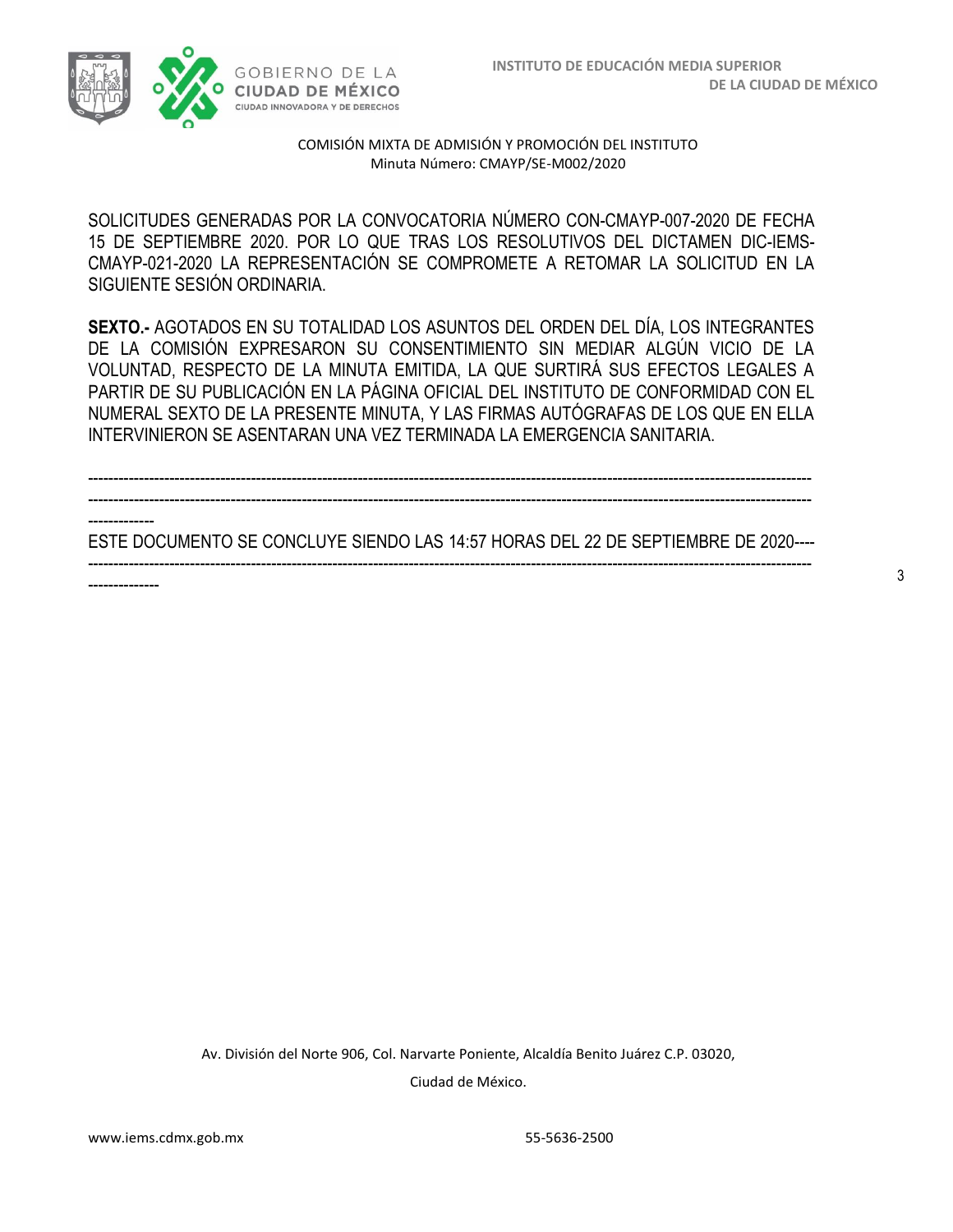

## **FIRMAN LAS PARTES**

## **POR PARTE DE LOS TRABAJADORES DEL IEMS**

### **SHIRLEY FLORENCIA DE LA CAMPA RENATA DELFINA ZUÑIGA SANTELIZ**

INTEGRANTE PROPIETARIA SECRETARIA GENERAL DEL SINDICATO DE LA UNIÓN DE TRABAJADORES DEL INSTITUTO DE EDUCACIÓN MEDIA SUPERIOR (SUTIEMS)

INTEGRANTE PROPIETARIA SECRETARIA GENERAL DEL SINDICATO INDEPENDIENTE DE TRABAJADORES DEL INSTITUTO DE EDUCACIÓN MEDIA SUPERIOR (SITIEMS)

# **JOSÉ ALBERTO REBOLLO VÁZQUEZ OSCAR MATA SILVA**

INTEGRANTE PROPIETARIO SECRETARIO DE ORGANIZACIÓN DEL SINDICATO DE LA UNIÓN DE TRABAJADORES DEL INSTITUTO DE EDUCACIÓN MEDIA SUPERIOR (SUTIEMS)

INTEGRANTE PROPIETARIO SECRETARIO DE CONFLICTOS LABORALES DEL SINDICATO DE LA UNIÓN DE TRABAJADORES DEL INSTITUTO DE EDUCACIÓN MEDIA SUPERIOR (SUTIEMS)

Av. División del Norte 906, Col. Narvarte Poniente, Alcaldía Benito Juárez C.P. 03020,

Ciudad de México.